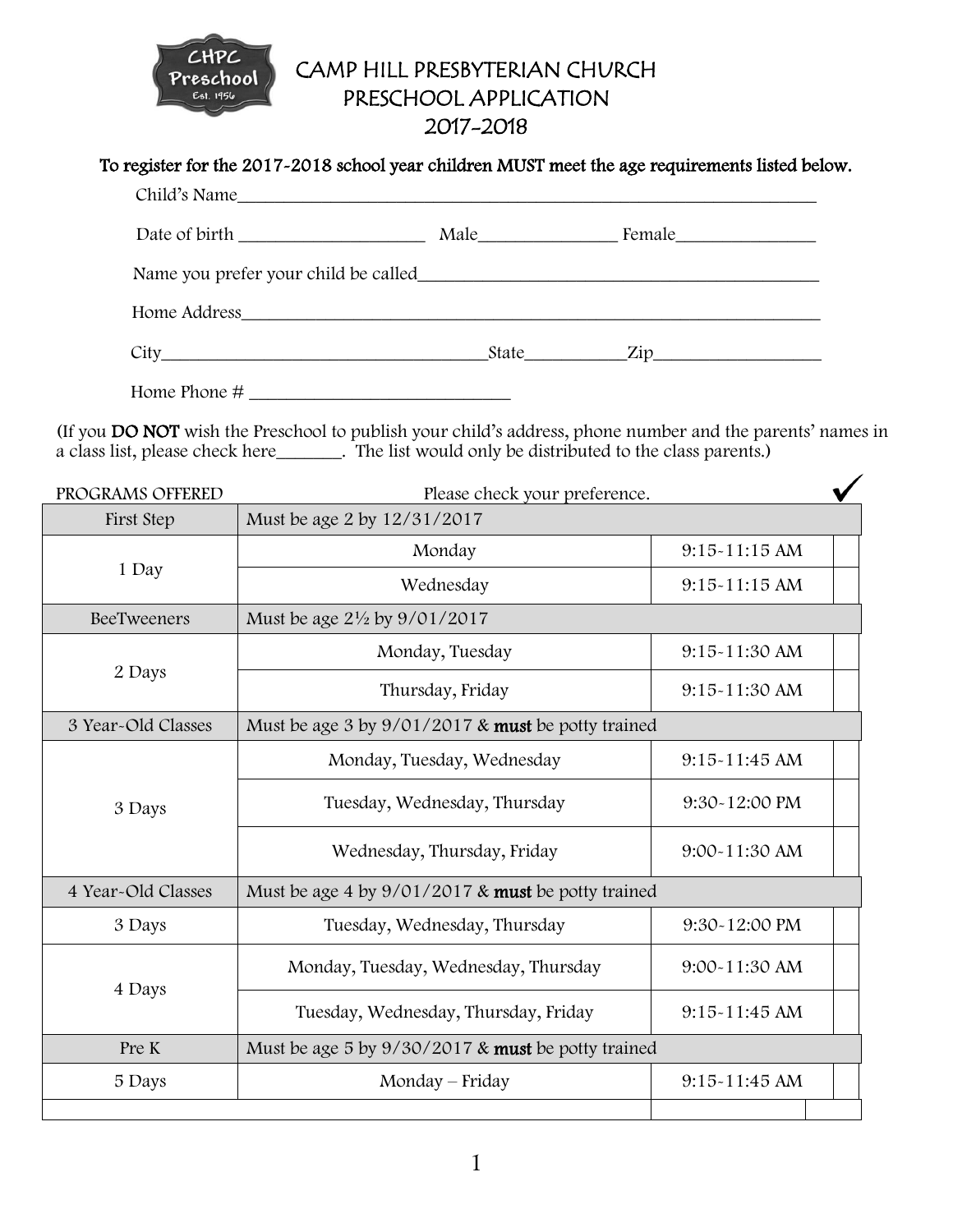| Mother's Name:                                                                                   | Father's Name:                     |
|--------------------------------------------------------------------------------------------------|------------------------------------|
| Mother's Cell Phone #                                                                            | Father's Cell Phone #              |
| Mother's email:                                                                                  | Father's email:                    |
| Mother's Occupation/Business Name:                                                               | Father's Occupation/Business Name: |
| Religious Affiliation of Mother:                                                                 | Religious Affiliation of Father:   |
| Names and ages of all siblings and step-siblings.                                                |                                    |
| Names of all other adults living in the home.                                                    |                                    |
| Have any of your children been enrolled in the CHPC Preschool before?<br>Teacher he/she had      | YES/NO                             |
| Has your child been enrolled in any other preschool program/daycare?<br>Name of program attended | YES/NO                             |

#### HEALTH ASSESSMENT

Does your child have any physical condition or illness that they are under the ongoing supervision/treatment of a physician? If yes, please explain:

 $\_$  , and the contribution of the contribution of  $\mathcal{L}$  , and  $\mathcal{L}$  , and  $\mathcal{L}$  , and  $\mathcal{L}$  , and  $\mathcal{L}$  $\_$  , and the contribution of the contribution of  $\mathcal{L}$  , and  $\mathcal{L}$  , and  $\mathcal{L}$  , and  $\mathcal{L}$  , and  $\mathcal{L}$ 

| * Does your child have any allergies?                                                           | YES/NO |
|-------------------------------------------------------------------------------------------------|--------|
| If yes, what is the allergy?                                                                    |        |
| What is the severity/nature of the allergic reaction?                                           |        |
| Are any medications prescribed?                                                                 | YES/NO |
| Please list any foods that you do not want your child to eat for religious or cultural reasons. |        |
| Does your child have any special needs?                                                         | YES/NO |
| If yes, is your child receiving services for those special needs?                               | YES/NO |
|                                                                                                 |        |

 $\_$  ,  $\_$  ,  $\_$  ,  $\_$  ,  $\_$  ,  $\_$  ,  $\_$  ,  $\_$  ,  $\_$  ,  $\_$  ,  $\_$  ,  $\_$  ,  $\_$  ,  $\_$  ,  $\_$  ,  $\_$  ,  $\_$  ,  $\_$  ,  $\_$  ,  $\_$  ,  $\_$  ,  $\_$  ,  $\_$  ,  $\_$  ,  $\_$  ,  $\_$  ,  $\_$  ,  $\_$  ,  $\_$  ,  $\_$  ,  $\_$  ,  $\_$  ,  $\_$  ,  $\_$  ,  $\_$  ,  $\_$  ,  $\_$  ,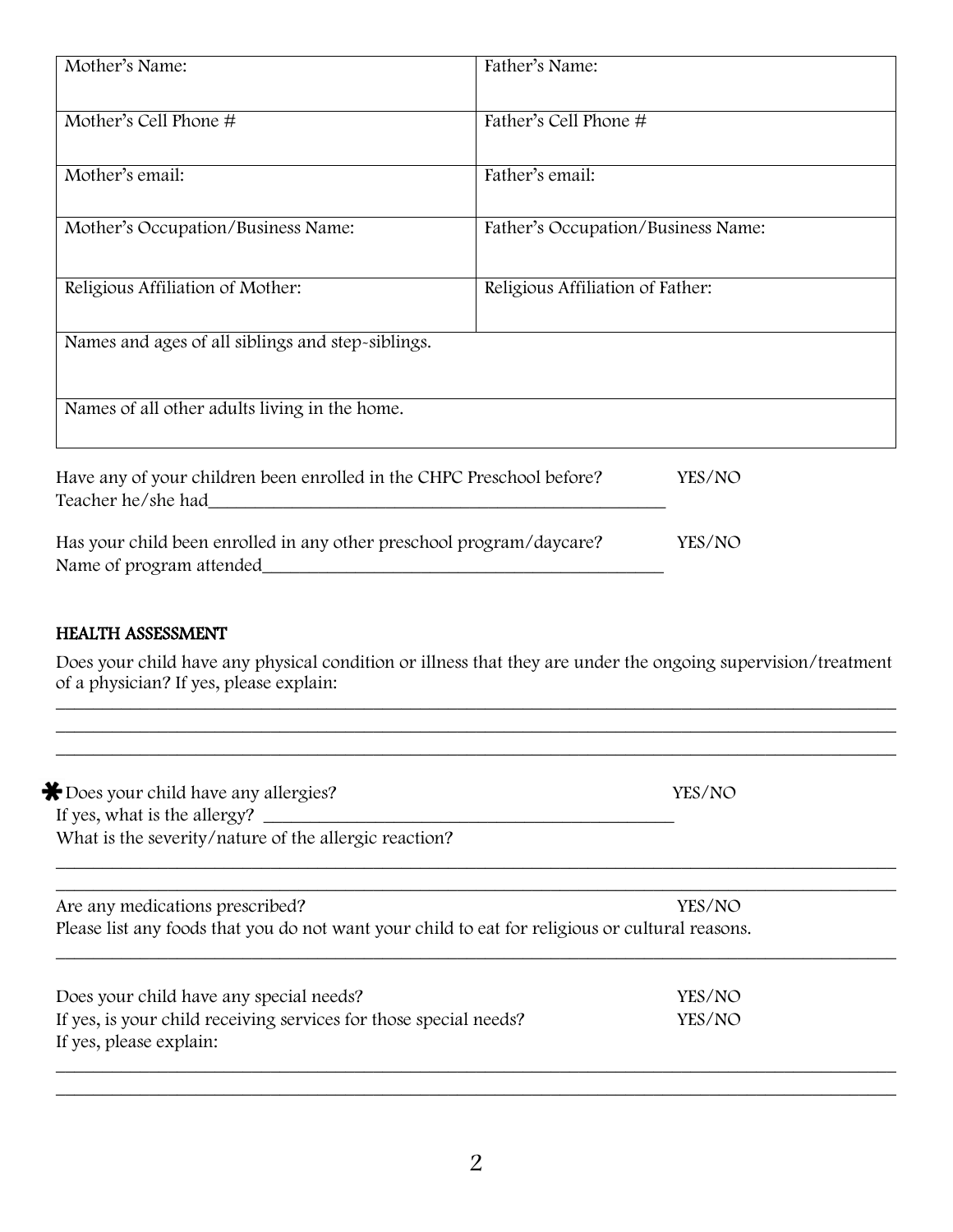| <b>LANGUAGE SKILLS</b>                                                                                               |        |
|----------------------------------------------------------------------------------------------------------------------|--------|
| Does your child speak English?                                                                                       | YES/NO |
| If yes, what is the level of fluency? Fluent - Some basic words. (Circle one)                                        |        |
| Does your child understand English?                                                                                  | YES/NO |
| If yes, what is the level of fluency? Fluent - Some basic words. (Circle one)                                        |        |
| What is the primary language spoken in the home?                                                                     |        |
| Please list all languages spoken in the home. __________________________________                                     |        |
| the control of the control of the control of the control of the control of the control of                            |        |
| <u> 1989 - Johann John Stein, markin fan it ferstjer fan it ferstjer fan it ferstjer fan it ferstjer fan it fers</u> |        |
|                                                                                                                      |        |
|                                                                                                                      |        |
|                                                                                                                      |        |
| <b>GENERAL INFORMATION</b>                                                                                           |        |
|                                                                                                                      |        |
|                                                                                                                      |        |
|                                                                                                                      |        |
| What TV programs does your child like to watch?                                                                      |        |
|                                                                                                                      |        |
|                                                                                                                      |        |
|                                                                                                                      |        |
|                                                                                                                      |        |
|                                                                                                                      |        |
|                                                                                                                      |        |
| What method do you use to discipline your child?                                                                     |        |
|                                                                                                                      |        |
|                                                                                                                      |        |
|                                                                                                                      |        |
|                                                                                                                      |        |
|                                                                                                                      |        |
|                                                                                                                      |        |
|                                                                                                                      |        |